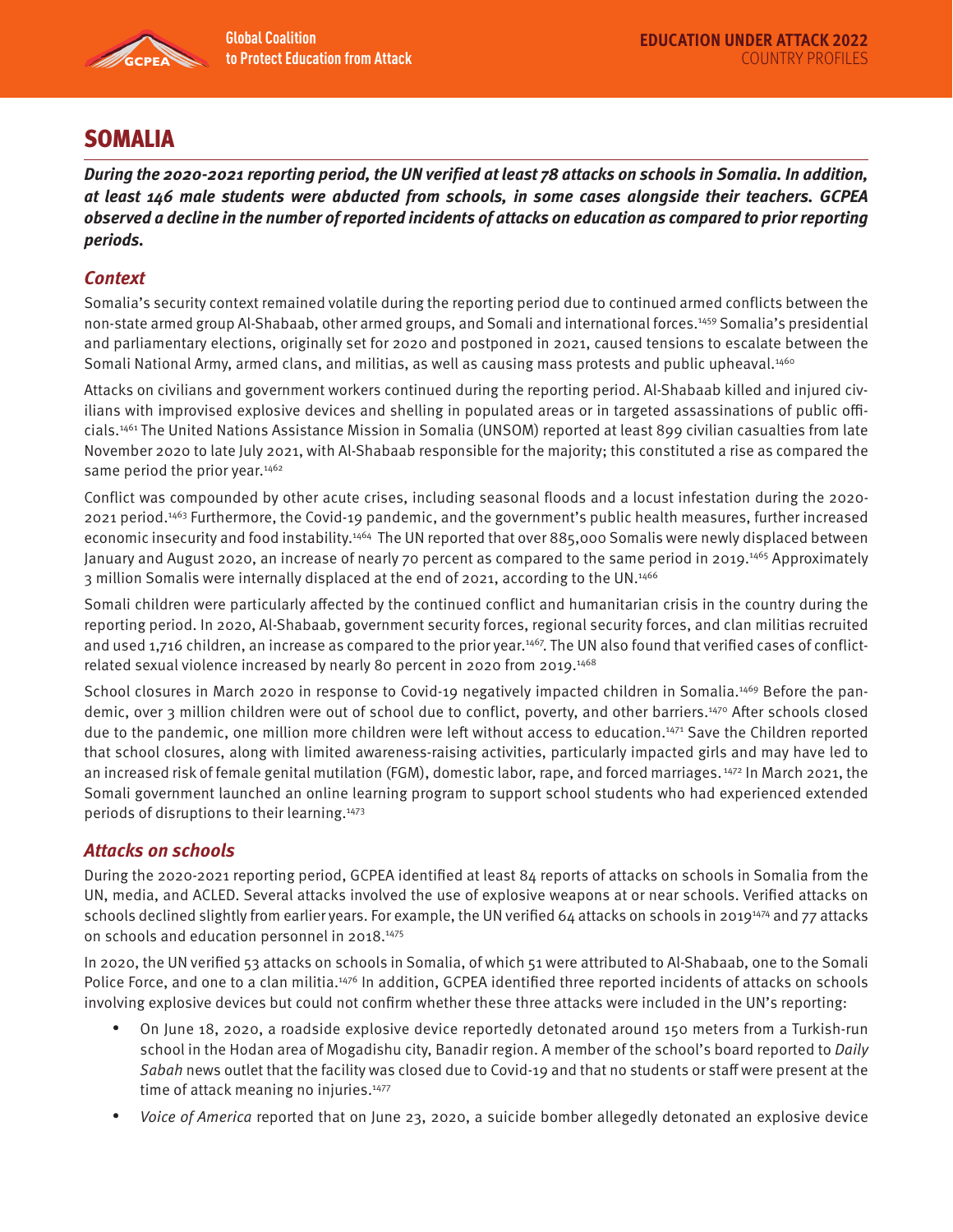outside a primary school in Mogadishu city, Banadir region. The primary school was located next to a military training academy and received support from the military academy, though the report did not further explain the relationship between the two institutions. $1478$ 

• On November 12, 2020, an IED planted by unknown actors reportedly exploded near 21 October school in Waberi district of Mogadishu, Banadir region. The attack targeted a local government official, according to reports by Garda and ACLED.<sup>1479</sup>

In 2021, the UN verified 30 attacks on schools.<sup>1480</sup> Media sources and the UN also reported an attack on a school in November 2021. On November 25, 2021, a bomb targeting a UN convoy detonated near Mocaasir Primary and Secondary School while class was in session.<sup>1481</sup> At least 13 students and four educators were injured during the attack and the school building and buses sustained significant damages. One student reported a brick hitting his head during a history lesson.1482

### **Attacks on school students, teachers, and other education personnel**

During the 2020-2021 reporting period, GCPEA identified sporadic reports of attacks on school students, teachers, or other education personnel and at least 146 students and educators were abducted. In 2018 and 2019, GCPEA identified over a dozen incidents of attacks on school students, teachers, or other personnel, some of which involved Al-Shabaab militants threatening or killing teachers who refused to use their curriculum.1483

In 2020, the UN verified that 146 boys were abducted from schools, sometimes along with their teachers.<sup>1484</sup> In addition, the UN verified two incidents of direct attacks on education personnel.<sup>1485</sup> In addition, GCPEA identified two reported incidents of attacks on school students and teachers:

- Airwars and Al-Jazeera reported that on March 10, 2020, an airstrike hit a mini-bus that was carrying a 13-year old student to school in Janaale, Lower Shabelle region. The blast allegedly killed him.1486
- ACLED reported that on May 3, 2020, an armed group shot a Quranic school teacher in Hawo-Cabdi village, Afgooye district, Lower Shabelle region.<sup>1487</sup>

GCPEA identified one reported incident of attacks on school students, teachers, and other personnel in 2021. On October 16, 2021, in Hargeysa town, Woqooyi Galbeed region, students at a secondary school demonstrated against a change in school administration. The local police shot in the air to disperse the group and arrested students after they threw stones at police officers.<sup>1488</sup>

#### **Military use of schools and universities**

In 2020 and 2021, armed forces and armed groups sporadically used schools for military purposes. This trend remained constant with the period covered in Education under Attack 2020, when the UN verified only one incident of the military use of a school in 2019.1489

In 2020, the UN reported one case of the military occupation of a school between February and May.<sup>1490</sup> In 2021, the UN verified the military use of three schools.<sup>1491</sup>

1464 Norwegian Refugee Council, "Covid-19: On-the-record update on challenges facing displaced people in Somalia," NRC news release, April 21, 2020.

<sup>1459</sup> Human Rights Watch, World Report 2021 (New York: Human Rights Watch, 2020), Somalia Chapter. Airwars, Annual Report 2020, (London: Airwars, 2021), Somalia chapter, p. 21-22.

<sup>1460</sup> Andrea Carboni and Mohamed Daud, "A Turbulent Run-Up to Elections in Somalia," ACLED, April 7, 2021.

<sup>1461</sup>United Nations Security Council, "Letter dated 28 September 2020 from the Chair of the Security Council Committee pursuant to resolution 751 (1992) concerning Somalia addressed to the President of the Security Council," S/2020/949, September 28, 2020, para. 131-134.

<sup>1462</sup> UNSOM as cited in Human Rights Watch, World Report 2022: Events of 2021 (New York: Human Rights Watch, 2020), Somalia Chapter. United Nations Security Council, "Situation in Somalia, Report of the Secretary-General," S/2020/121, February 13, 2020, para. 49.

<sup>1463 &</sup>quot;Highlights of the Noon Briefing By Stephane Dujarric," UN Office of the Spokesperson of the UN Secretary-General, August 20, 2020.